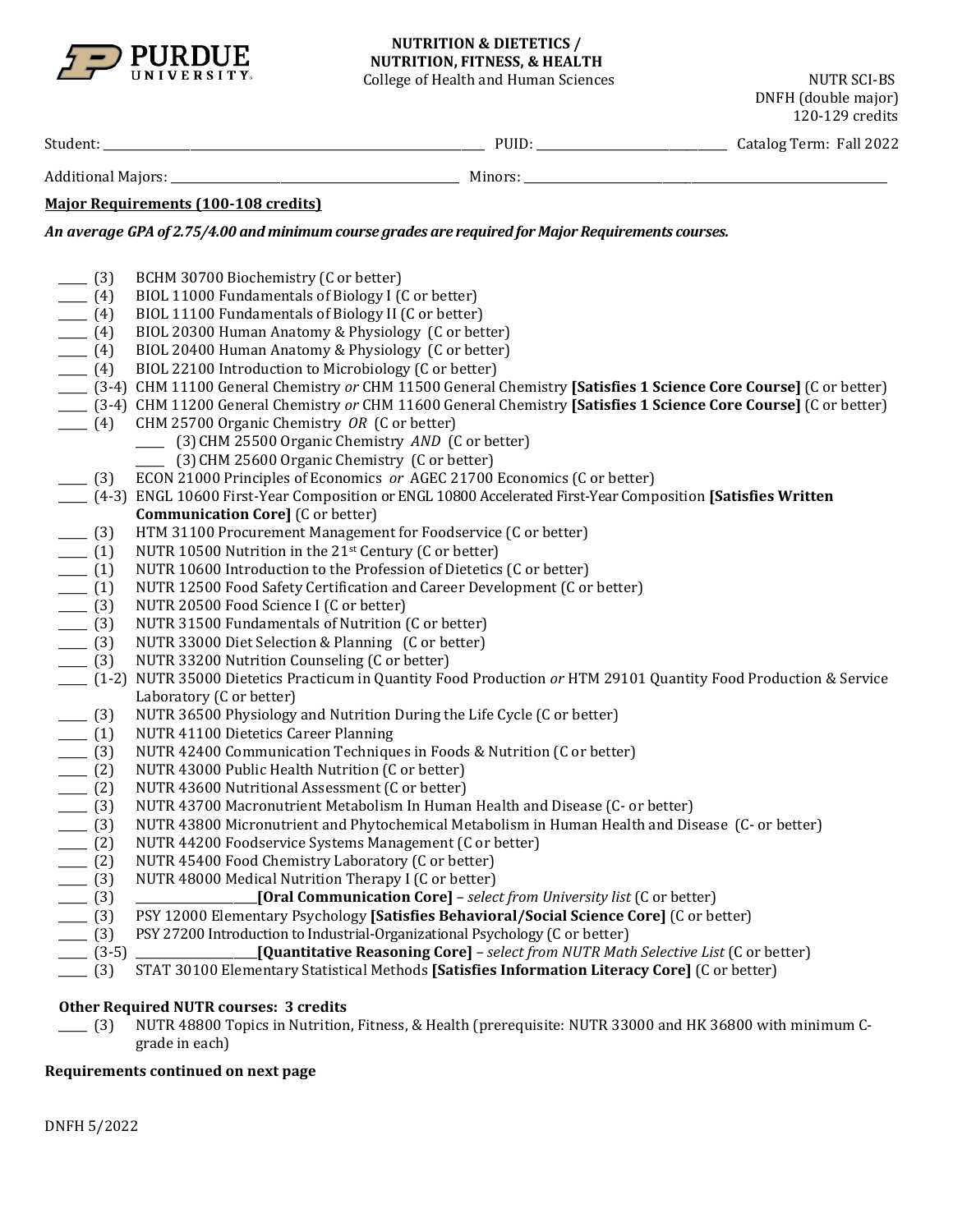#### **Requirements continued from previous page**

#### **Other Departmental / Program Course Requirements (19-21 credits)**

| HK 36800 Exercise Physiology I                                                          |
|-----------------------------------------------------------------------------------------|
| HK 42100 Health Screening and Fitness Evaluation and Design                             |
| HK 42200 Basic Concepts in Exercise Program Design                                      |
| HK 46800 Advanced Exercise Physiology II (prerequisite: HK 36800 with minimum C- grade) |
| HK 46900 Exercise Testing & Prescription in Special Populations                         |
| [Bumanities Core] – select from University list (PHIL 11100 Ethics recommended)         |
| $(1-3)$ [Science, Technology & Society Core] – select from University list              |
|                                                                                         |

#### **Electives (0-1 credit)**

| _____ |  | _____ |  |  |  |  |
|-------|--|-------|--|--|--|--|
|       |  |       |  |  |  |  |

**120-129 semester credits required for Bachelor of Science degree for this double major.**

University Foundational Learning Outcomes List: <https://www.purdue.edu/provost/students/s-initiatives/curriculum/courses.html>

# NUTR Math Selective List<br>MA 15300 College

MA 15300 College Algebra<br>MA 15555 Ouantitative Rea MA 15555 Quantitative Reasoning<br>MA 15800 Precalculus – Functions MA 15800 Precalculus – Functions and Trigonometry<br>MA 16010 Applied Calculus I MA 16010 Applied Calculus I<br>MA 16020 Applied Calculus II MA 16020 Applied Calculus II<br>MA 16100 Plane Analytic Geor MA 16100 Plane Analytic Geometry and Calculus I<br>MA 16200 Plane Analytic Geometry and Calculus II MA 16200 Plane Analytic Geometry and Calculus II<br>MA 16500 Analytic Geometry and Calculus I MA 16500 Analytic Geometry and Calculus I<br>MA 16600 Analytic Geometry and Calculus II Analytic Geometry and Calculus II

A student may elect the Pass / Not-Pass (P/NP) grading option for elective courses only, unless an academic unit requires that a specific departmental course/s be taken P/NP. Students may elect to take University Core Curriculum courses P/NP; however, some major Plans of Study require courses that also fulfill UCC foundational outcomes. In such cases, students may not elect the P/NP option. A maximum of 24 credits of elective courses under the P/NP grading option can be used toward graduation requirements. For further information, students should refer to the College of Health and Human Sciences P/NP Policy.

Students are encouraged to use this advising worksheet as a resource when planning progress toward completion of degree requirements. An Academic Advisor may be contacted for assistance in interpreting this worksheet. This worksheet is not an academic transcript, and it is not official notification of completion of degree or certificate requirements. The University Catalog is the authoritative source for displaying plans of study. The student is ultimately responsible for knowing and completing all degree requirements